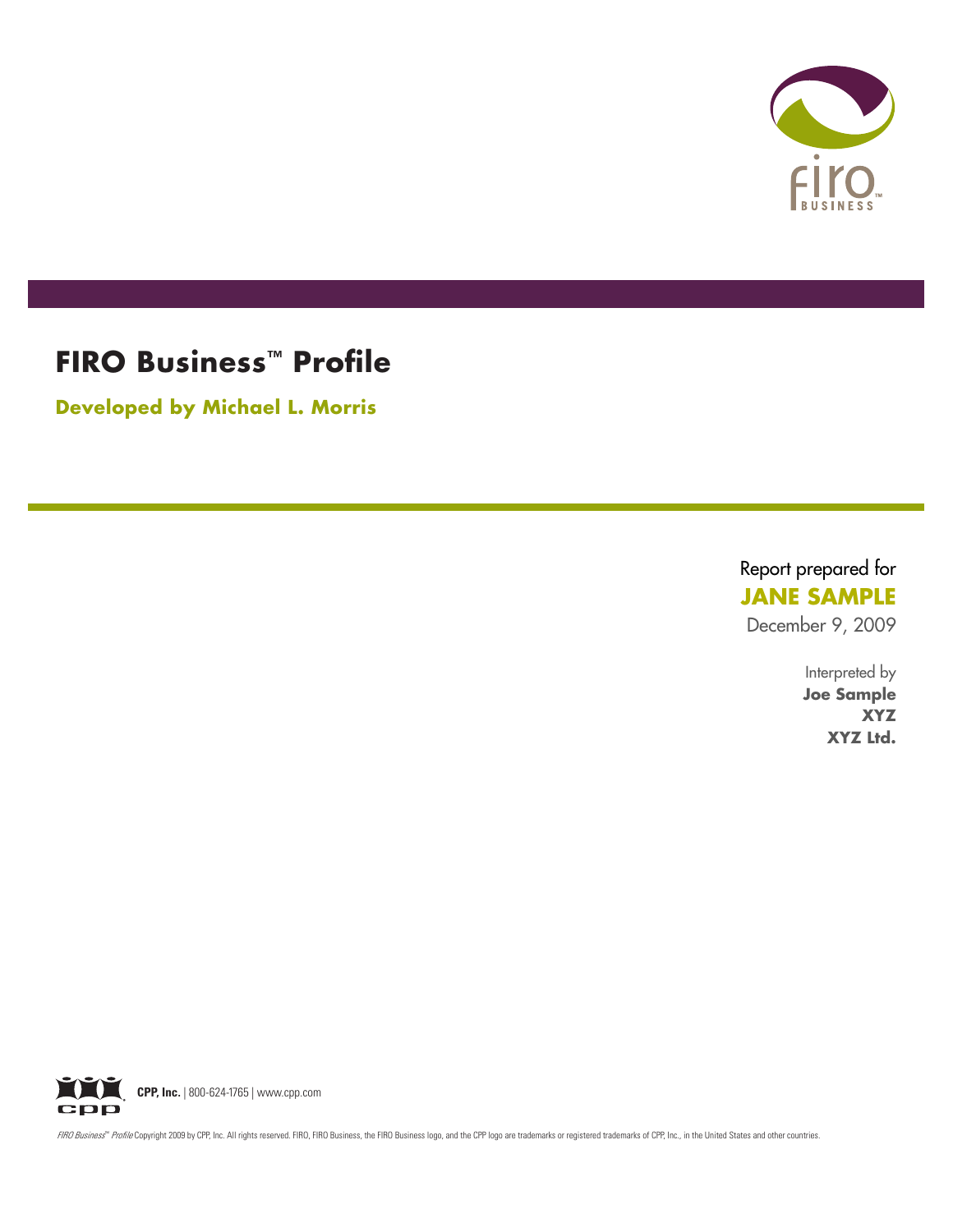# **Introduction**

The FIRO Business<sup>™</sup> tool gives you information about your interpersonal needs in three areas that affect your work relationships:

### **INVOLVEMENT**

Inclusion, participation, recognition, belonging, and how you relate to groups

### **INFLUENCE**

Control, leadership, responsibility, and decision-making authority

### **CONNECTION**

Warmth, understanding, closeness, openness, and how you relate to individuals

Each of these needs areas is measured along two dimensions:

### **EXPRESSED BEHAVIOR**

- How much do you prefer to initiate the behavior?
- How do you behave toward others with respect to the three interpersonal needs?
- How consistently do you engage in the behaviors associated with the three needs?

### **WANTED BEHAVIOR**

- How much do you prefer others to take the initiative?
- How much do you want to be the recipient of those behaviors?
- How consistently do you want others to direct their behaviors associated with the three needs toward you?

This profile reports your results on the expressed, wanted, and total aspects of the three interpersonal needs areas described above and includes basic interpretive information for each. These interpretations are based on more than 40 years of research on the three interpersonal needs. The results presented in this report are based on comparisons to the results of more than 2,500 people who completed the FIRO Business assessment in 10 languages.

The following pages show your results as percentile scores indicating how your results on the assessment compare to those of the participants in the sample used to generate this report. If your percentile score is 75, for example, that means you scored higher than 75% of the sample. If your percentile score is 10, you scored higher than 10% of the sample. Interpretive categories —high, medium, low—are based on the percentiles, again comparing your scores to those of the sample participants.

As you read through this profile, consider how the results compare with your sense of how you interact with others. You may want to incorporate the insights from the profile into your personal development action plan.

Keep in mind that results should not be used to make a judgment about whether any behavior or any person is good or bad. Likewise, you should avoid making major decisions based on the results of only one assessment.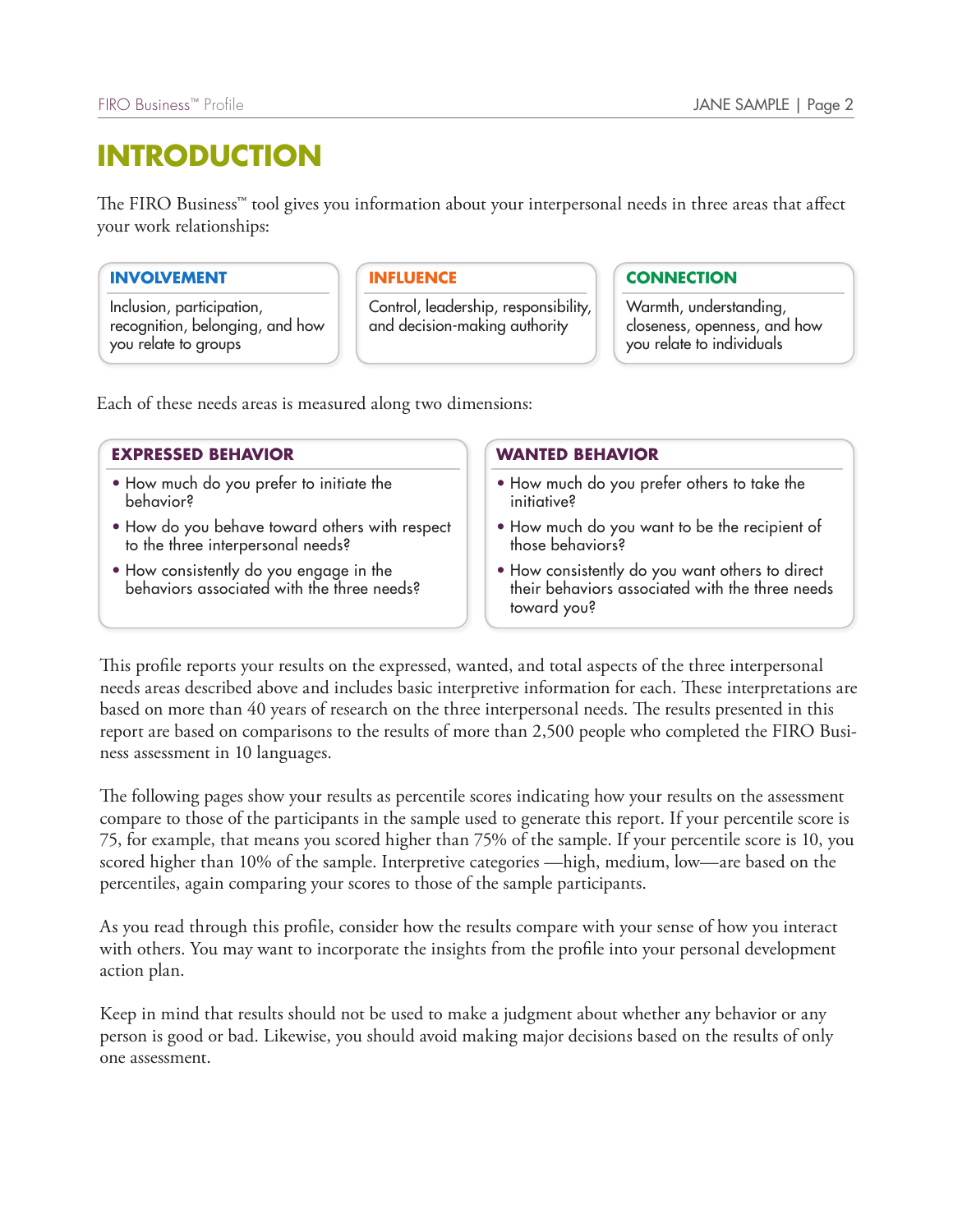# **YOUR EXPRESSED NEEDS**

| <b>Need</b>                                       | <b>Category</b>                                                                         | <b>Percentile Score</b>                                                                   |     |
|---------------------------------------------------|-----------------------------------------------------------------------------------------|-------------------------------------------------------------------------------------------|-----|
| <b>Expressed</b><br>Involvement                   | High                                                                                    | 85                                                                                        |     |
| <b>Expressed</b><br><b>Influence</b>              | High                                                                                    | 84                                                                                        |     |
| <b>Expressed</b><br><b>Connection</b>             | High                                                                                    | 89                                                                                        |     |
| Total<br><b>Expressed Needs</b>                   | High<br>$\bigcirc$                                                                      | 93<br>20<br>40<br>60<br>80                                                                | 100 |
| <b>Expressed Involvement-High</b>                 |                                                                                         |                                                                                           |     |
|                                                   |                                                                                         |                                                                                           |     |
|                                                   |                                                                                         | Your Expressed Involvement score is in the high range, indicating that you are likely to: |     |
|                                                   | • Include others in your meetings and work activities                                   |                                                                                           |     |
| • Create an inviting and welcoming climate        |                                                                                         |                                                                                           |     |
| • Freely share knowledge and information          |                                                                                         |                                                                                           |     |
| <b>Expressed Influence-High</b>                   |                                                                                         |                                                                                           |     |
|                                                   | Your Expressed Influence score is in the high range, indicating that you are likely to: |                                                                                           |     |
| • Try to exert control over people and situations |                                                                                         |                                                                                           |     |
| • Enjoy being in a position of authority          |                                                                                         |                                                                                           |     |
| • Assume responsibility willingly                 |                                                                                         |                                                                                           |     |
| <b>Expressed Connection-High</b>                  |                                                                                         |                                                                                           |     |
|                                                   | Your Expressed Connection score is in the high range, indicating that you probably:     |                                                                                           |     |
| • Make an effort to get close to your colleagues  |                                                                                         |                                                                                           |     |
| • Are supportive of others                        | • Are open and take a personal interest in most people                                  |                                                                                           |     |

## **Expressed Involvement—High**

- Include others in your meetings and work activities
- Create an inviting and welcoming climate
- Freely share knowledge and information

## **Expressed Influence—High**

- Try to exert control over people and situations
- Enjoy being in a position of authority
- Assume responsibility willingly

- Make an effort to get close to your colleagues
- Are supportive of others
- Are open and take a personal interest in most people

Your Total Expressed Needs score is in the high range. This indicates that you usually enjoy initiating activities and take action easily.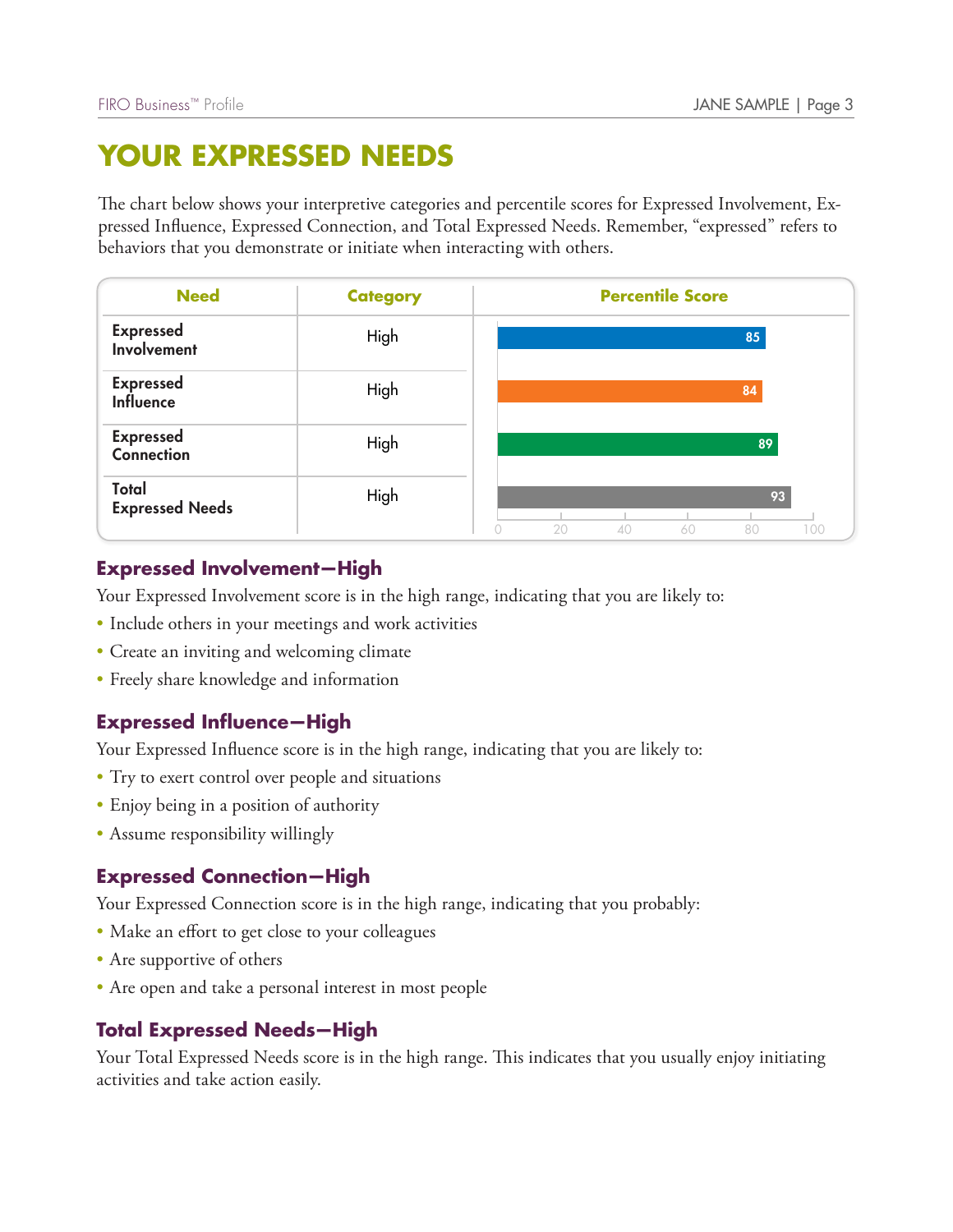# **YOUR WANTED NEEDS**

| <b>Need</b>                                                   | <b>Category</b>                                                                                                                | <b>Percentile Score</b>           |
|---------------------------------------------------------------|--------------------------------------------------------------------------------------------------------------------------------|-----------------------------------|
| Wanted<br><b>Involvement</b>                                  | High                                                                                                                           | 79                                |
| Wanted<br><b>Influence</b>                                    | High                                                                                                                           | 93                                |
| Wanted<br><b>Connection</b>                                   | Low                                                                                                                            | 10 <sub>1</sub>                   |
| Total<br><b>Wanted Needs</b>                                  | High<br>$\bigcirc$                                                                                                             | 65<br>20<br>80<br>40<br>100<br>60 |
| • Enjoy receiving recognition                                 | • Want to be included in meetings, work activities, and after-work events                                                      |                                   |
|                                                               |                                                                                                                                |                                   |
|                                                               |                                                                                                                                |                                   |
| • Want to be kept in the loop<br><b>Wanted Influence-High</b> | Your Wanted Influence score is in the high range, indicating that you likely:                                                  |                                   |
| • Enjoy working in well-defined situations                    |                                                                                                                                |                                   |
| • Prefer clear expectations and instructions                  | • Are willing to be persuaded as to the best course of action                                                                  |                                   |
| <b>Wanted Connection-Low</b>                                  |                                                                                                                                |                                   |
|                                                               | Your Wanted Connection score is in the low range, indicating that you tend to:                                                 |                                   |
|                                                               | • Be uncomfortable when colleagues share too much personal information                                                         |                                   |
|                                                               | • Be self-motivated, needing little encouragement from others<br>• Appear to others to be private and difficult to get to know |                                   |

## **Wanted Involvement—High**

- Want to be included in meetings, work activities, and after-work events
- Enjoy receiving recognition
- Want to be kept in the loop

## **Wanted Influence—High**

- Enjoy working in well-defined situations
- Prefer clear expectations and instructions
- Are willing to be persuaded as to the best course of action

- Be uncomfortable when colleagues share too much personal information
- Be self-motivated, needing little encouragement from others
- Appear to others to be private and difficult to get to know

Your Total Wanted Needs score is in the high range. This indicates that you generally like others to initiate interpersonal activities and are comfortable relying on others.